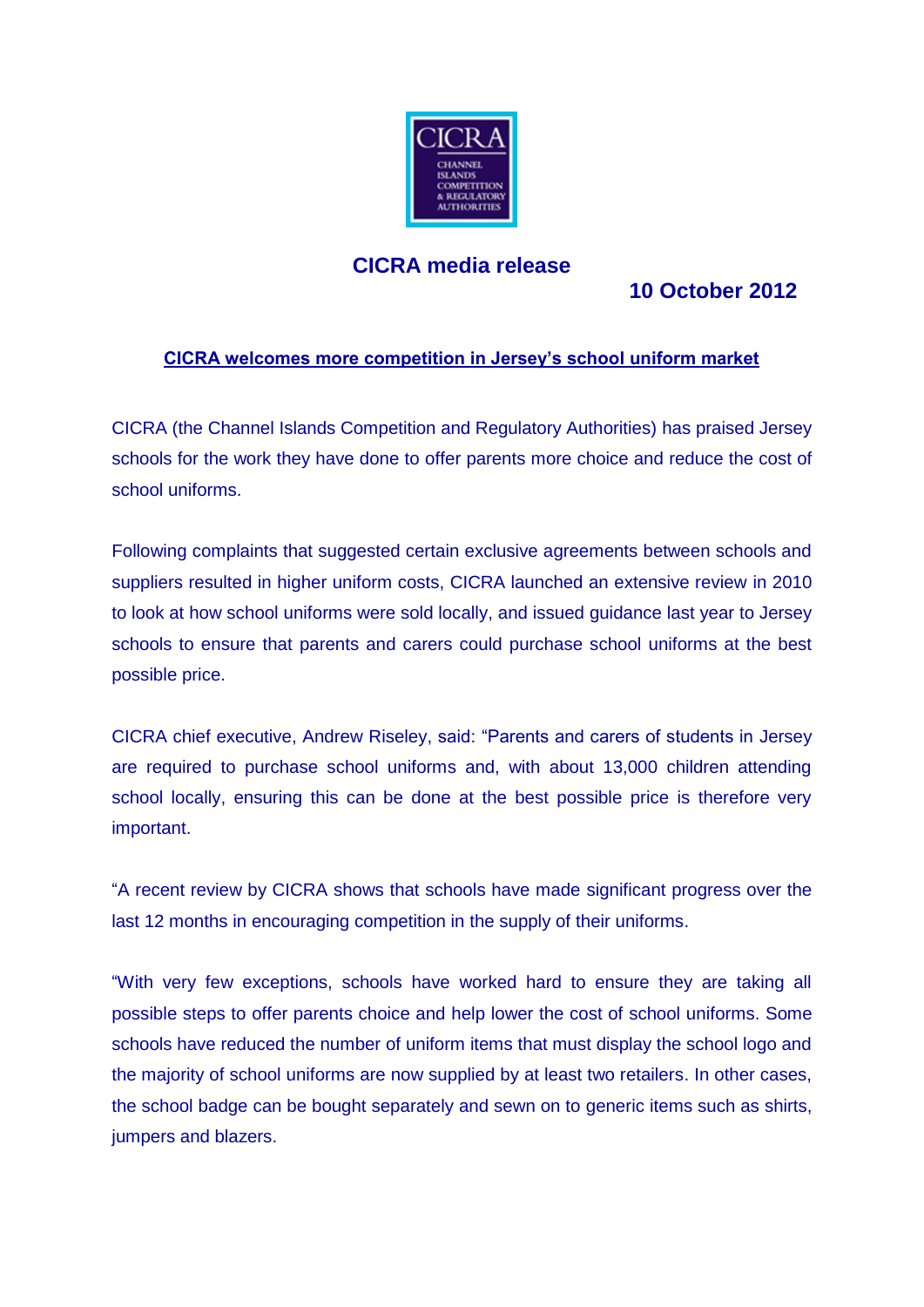"This promotes competition among retailers which will hopefully lower costs," Mr Riseley said.

In one example of competition lowering prices for parents/carers, a second retailer has been introduced and this has resulted in one item of clothing at one school being sold £13 cheaper by that retailer. Two schools will soon embark on a competitive tendering process for the exclusive supply of the uniform for a time specific period, which is acceptable under the provisions of the law.

While CICRA welcomes the positive changes made, Mr Riseley said that there appeared to be some parents and carers that were unaware of new uniforms suppliers.

"We would encourage the schools to inform the parents and carers of the changes that have been made to their uniform supply arrangements," he said.

CICRA worked closely with the Department for Education, Sport and Culture and with the individual schools, both public and fee-paying, who co-operated fully with the review. CICRA has continued to provide the department and individual schools with advice this year.

In certain circumstances exclusive supply agreements may infringe the competition law because they limit the number of suppliers from whom certain goods can be purchased. This can restrict competition and result in increased prices for consumers. If businesses have any concerns that their supply agreements may be infringing the law, they are advised to contact the CICRA for advice.

A copy of the guidance is available at: [www.cicra.gg/competition/market\\_studies.aspx](http://www.cicra.gg/competition/market_studies.aspx)

A review of the arrangements for the supply of school uniforms in Guernsey is on-going.

#### **ENDS**

### NOTES TO EDITORS:

All enquiries should be directed in writing to CICRA Chief Executive, Andrew Riseley, in Guernsey at the Guernsey Competition and Regulatory Authority (formerly the Office of Utility Regulation), Suites B1 & B2, Hirzel Court, St Peter Port, Guernsey GY1 2NH or in Jersey at the Jersey Competition Regulatory Authority, 2nd